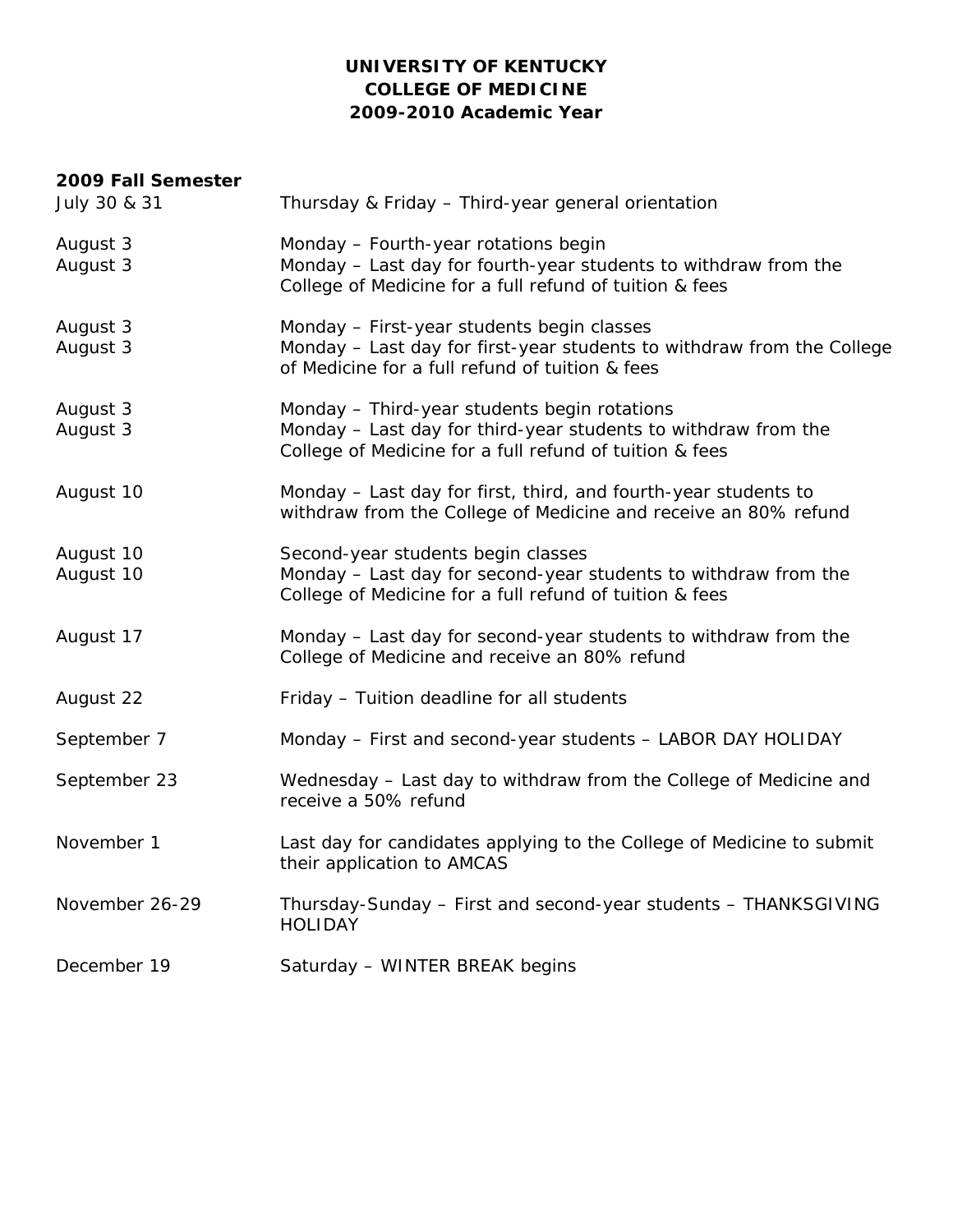### **UNIVERSITY OF KENTUCKY COLLEGE OF MEDICINE 2009-2010 Academic Year**

# **2010 Spring Semester**

| January 4<br>January 4 | Monday - All students register and return to class<br>Monday - Last day to withdraw from the College of Medicine and<br>receive a full refund |
|------------------------|-----------------------------------------------------------------------------------------------------------------------------------------------|
| January 11             | Monday - Last day to withdraw from the College of Medicine and<br>receive an 80% refund                                                       |
| January 15             | Last day for candidates applying to the College of Medicine to submit<br>their supplemental application materials                             |
| January 18             | Monday – First and second year students – MARTIN LUTHER KING JR'S<br><b>BIRTHDAY HOLIDAY</b>                                                  |
| January 22             | Thursday - Tuition deadline for all students                                                                                                  |
| February 10            | Wednesday - Last day to withdraw from the College of Medicine and<br>receive a 50% refund                                                     |
| March 1-5              | Monday-Friday - SPRING BREAK for first-year students                                                                                          |
| March 15-19            | Monday-Friday - SPRING BREAK for second-year students                                                                                         |
| April 29 & 30          | Thursday-Friday - MINI BREAK for first-year students                                                                                          |
| May 7                  | Friday – End of academic year for second-year students                                                                                        |
| May 11                 | Tuesday - End of academic year for fourth-year students                                                                                       |
| May 15                 | Saturday - College of Medicine Graduation                                                                                                     |
| May 31                 | Monday - MEMORIAL DAY HOLIDAY for first-year students                                                                                         |
| July 2                 | Friday - End of academic year for first-year students                                                                                         |
| June 30                | Monday - Special graduation date                                                                                                              |
| July 16                | Friday - End of academic year for third-year students                                                                                         |
| July 17, 19-24, 26-28  | CPX Exam                                                                                                                                      |

### **Enrollment Dates**

| <b>First Year</b>  | 8/3/09 to 7/2/10   |
|--------------------|--------------------|
| Second Year        | 8/10/09 to 5/7/10  |
| Third Year         | 7/30/09 to 7/16/10 |
| <b>Fourth Year</b> | 8/3/09 to 5/11/10  |

Winter Break Graduation

12/18/09 to 1/3/10 5/15/10